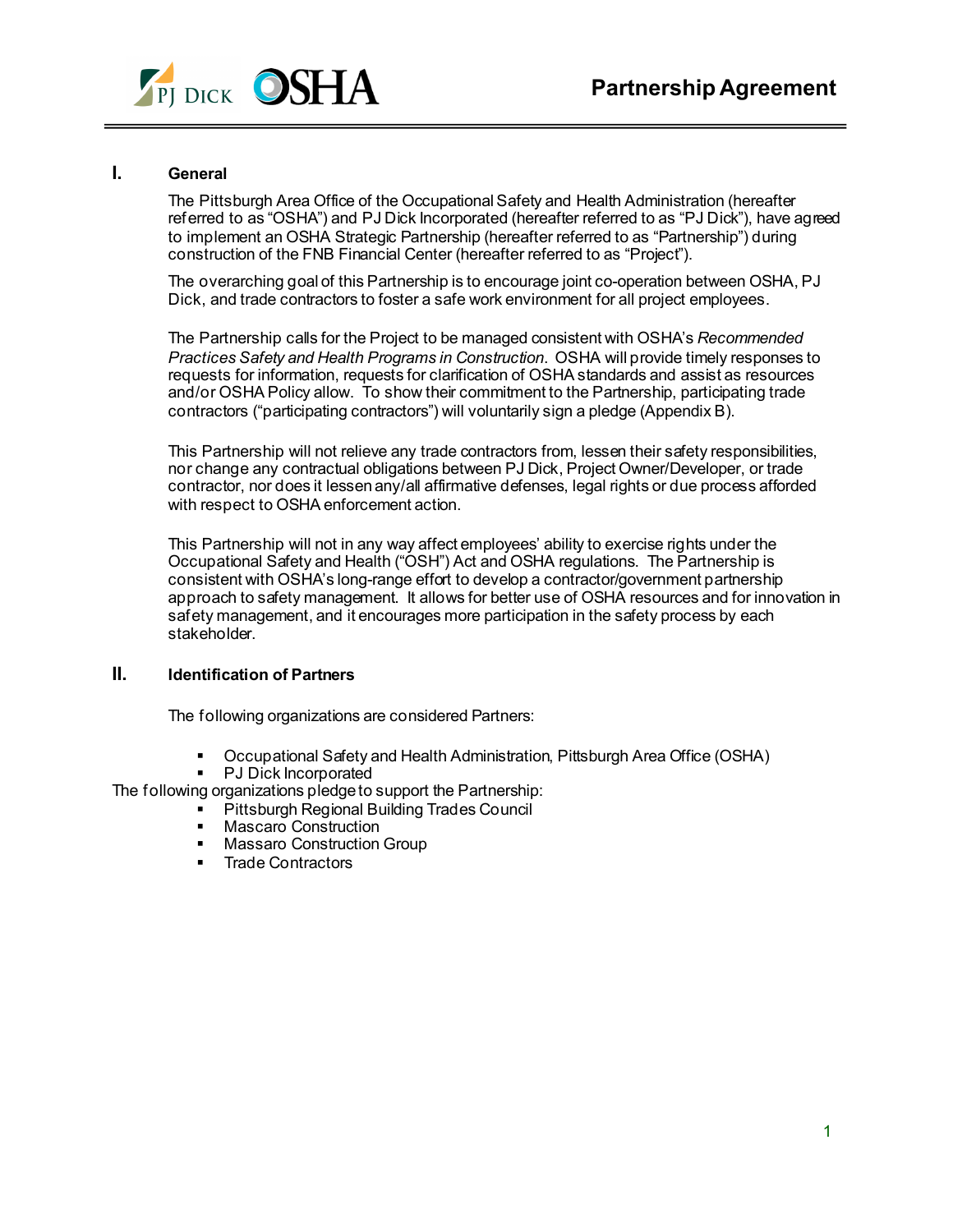

# **III. Project Overview**

Project construction will start October 2021 with completion set for January 2024. It is expected that 20-30 trade contractors will employ approximately 150-160 craft persons at peak construction.

Project highlights include:

- New 26-story building
- 22 stories of office space
- **2** level podium containing retail and building lobby functions
- 2 levels of above grade parking garage

Major components of the work will include site construction, excavation work, rebar installation, concrete foundations, cast-in-place concrete, structural steel, metal work, electrical, masonry, mechanical/plumbing, glazing, and roofing.

# **IV. Partnership Goals, Strategies, Measures**

The primary objective of this Partnership is to create a working relationship that focuses on preventing work-related injuries and fatalities, controlling or eliminating serious workplace hazards, and establishing a foundation for the development of an effective safety and health program. The goals employed to achieve these results will include the following: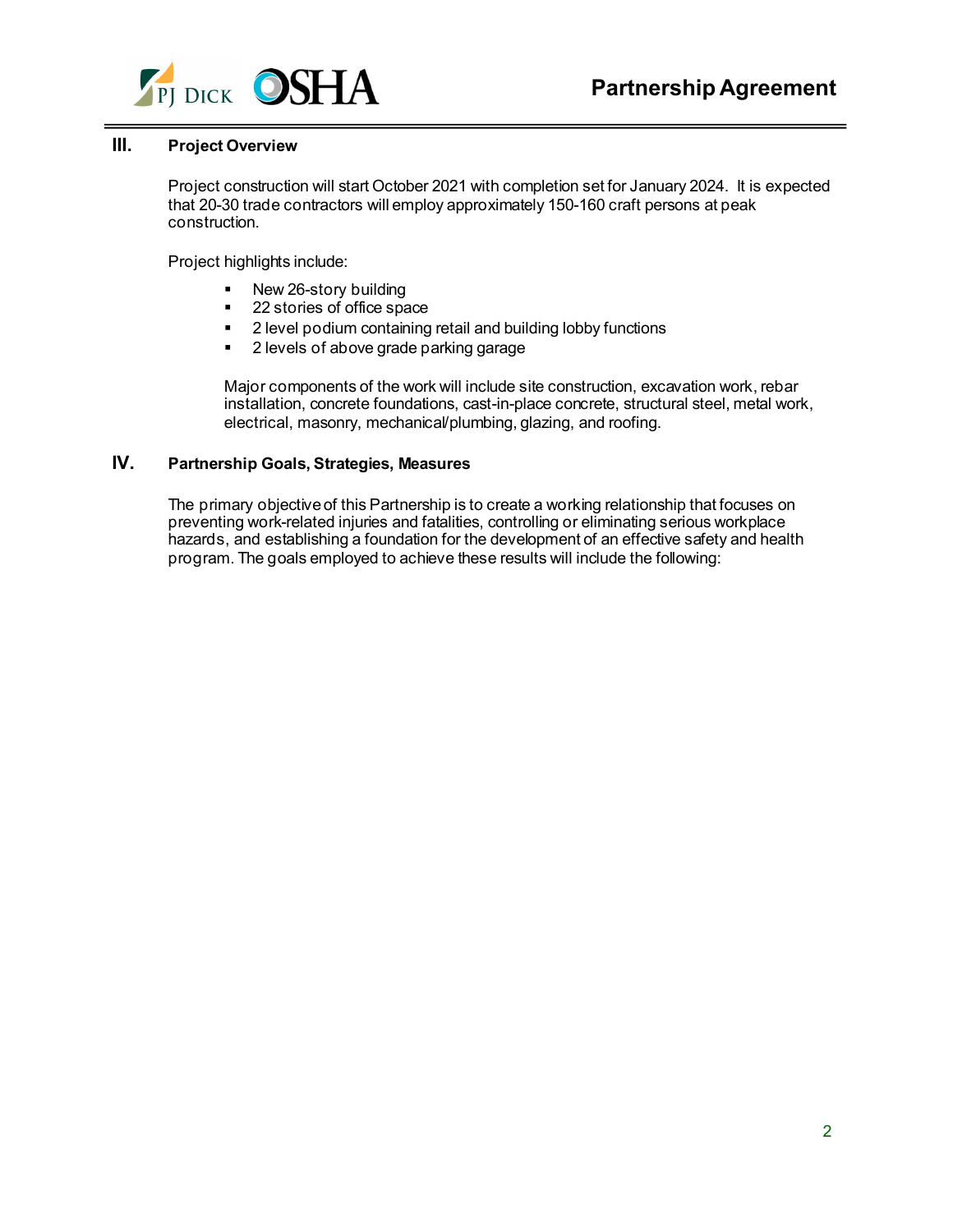

| Goal                                                                                                                                                                                    | Strategy                                                                                                                                                                                                                                                                                                                                                         | Measures/Products                                                                                                                                                                                                                                                                                                                          |
|-----------------------------------------------------------------------------------------------------------------------------------------------------------------------------------------|------------------------------------------------------------------------------------------------------------------------------------------------------------------------------------------------------------------------------------------------------------------------------------------------------------------------------------------------------------------|--------------------------------------------------------------------------------------------------------------------------------------------------------------------------------------------------------------------------------------------------------------------------------------------------------------------------------------------|
| 1. Reduce the total number of<br>injury and illness cases, thereby<br>providing a safer and healthier<br>work environment for workers at<br>the Project.                                | a. Review the OSHA 300 data of<br>all project trade contractors.<br>b. Calculate the Project's Days<br>Away From Work, Restricted, Or<br>Job Transferred (DART) rate.<br>c. Partners will meet quarterly to<br>review injury and illness statistics<br>and work together to resolve<br>workplace safety and health<br>issues and reduce injury and<br>illnesses. | a. The Partnership baseline DART<br>rate is established at 4.8.<br>b. Reduce the DART rate by 3<br>percent annually.                                                                                                                                                                                                                       |
| 2. Control workplace hazards by<br>assisting trade contractors with the<br>implementation of an effective<br>safety and health management<br>system.                                    | a. PJ Dick will conduct evaluations<br>of each trade contractor's safety<br>and health management system in<br>accordance with Appendix C.<br>b. PJ Dick will conduct Safe<br>Construction training for trade<br>contractor supervision.                                                                                                                         | The Partners will meet quarterly to<br>review:<br>The number of trade<br>a.<br>contractors that have<br>completed PJ Dick's safety<br>evaluation and have pledged<br>both support and cooperation<br>to the Partnership.<br>The number of trade<br>b.<br>contractor supervisors who<br>have participated in Safe<br>Construction training. |
| 3. Conduct effective self-<br>inspections and assist trade<br>contractors with training resources<br>and technical assistance in areas<br>where workers might be exposed<br>to hazards. | a. PJ Dick will document all self-<br>inspections, the number of<br>hazards corrected, and safety<br>training conducted by trade<br>contractors for workers on the<br>Project.                                                                                                                                                                                   | The Partners will meet quarterly to<br>review:<br>The number of self-<br>a.<br>inspections performed in the<br>previous quarter, and the<br>number of hazards identified<br>and corrected.<br>The number of training<br>b.<br>sessions conducted and the<br>number of training hours<br>provided for workers and<br>supervision.           |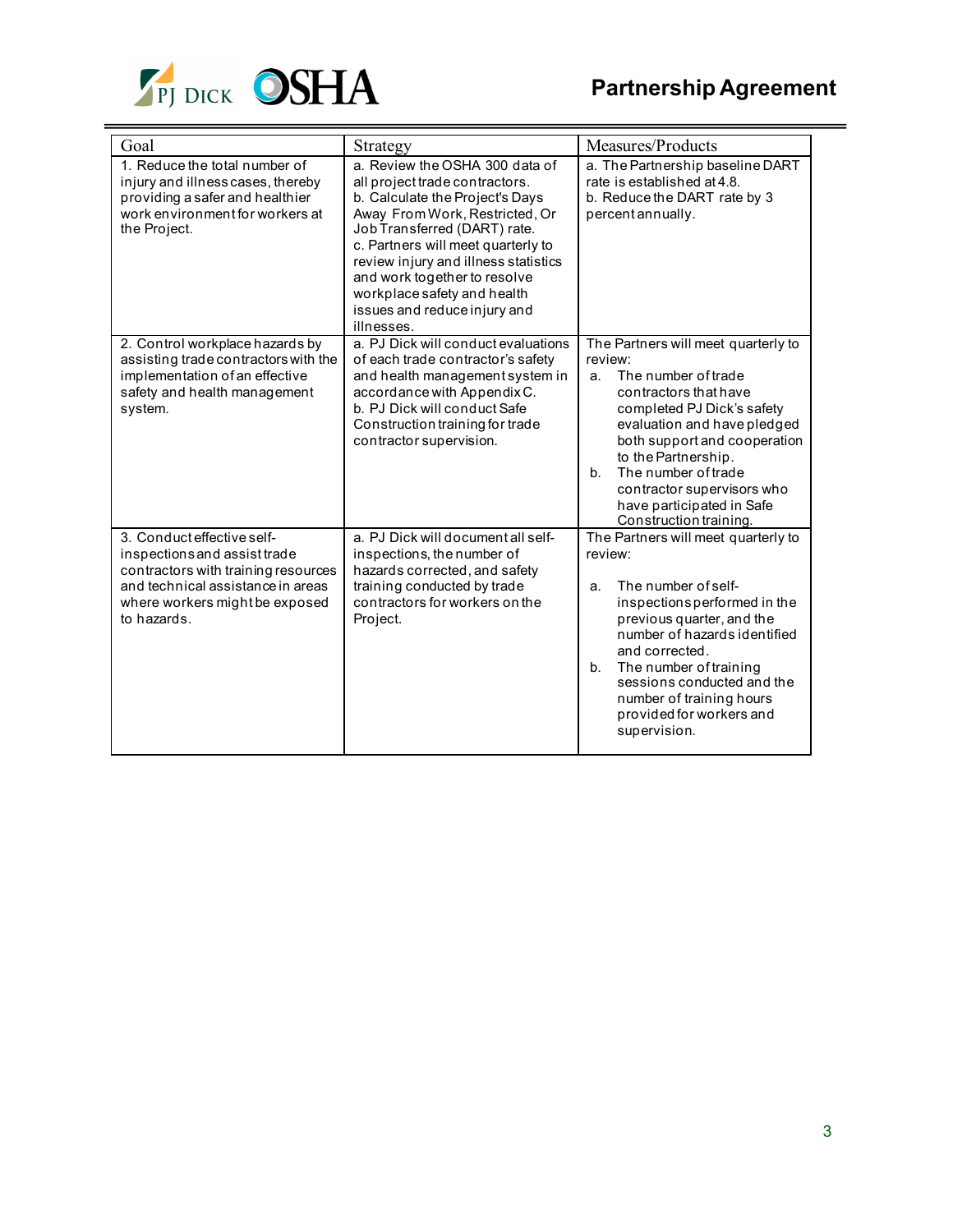

| 4. Develop a working relationship<br>with OSHA to maintain a | a. PJ Dick and all on-site                                              | The Partners will meet quarterly to  |
|--------------------------------------------------------------|-------------------------------------------------------------------------|--------------------------------------|
| continuing dialogue that supports                            | participating trade contractors will<br>hold an annual event to support | verify and/or review:                |
| various safety and health                                    | the OSHA National Fall Prevention                                       | a. The use OSHA's "National Fall     |
| campaigns/initiatives.                                       | Safety Stand-Down until the                                             | Safety Stand-Down" webpage to        |
|                                                              | Project is completed. PJ Dick and                                       | log their event, provide information |
|                                                              | all participating trade contractors                                     | about their stand down activity and  |
|                                                              | will display a stand-down poster                                        | complete the survey.                 |
|                                                              | (provided by OSHA - Pittsburgh                                          | b. The use NUCA's "National          |
|                                                              | Area Office) on site.                                                   | Trench Safety Stand-Down"            |
|                                                              | b. PJ Dick and all on-site                                              | webpage to log the event(s),         |
|                                                              | participating trade contractors will                                    | provide information about their      |
|                                                              | hold an annual event to support                                         | stand down activity and complete     |
|                                                              | the NUCA Trench Safety Stand-                                           | the survey.                          |
|                                                              | Down until the Project is                                               | c. The number of workers trained     |
|                                                              | completed. PJ Dick and all                                              | on the annual Heat Stress            |
|                                                              | participating trade contractors will                                    | Prevention "Water, Rest, Shade"      |
|                                                              | display the stand-down poster                                           | campaigns.                           |
|                                                              | (provided by OSHA - Pittsburgh                                          | d. The number of workers trained     |
|                                                              | Area Office) on the site.                                               | in each safety talk that is          |
|                                                              | c. PJ Dick and all on-site                                              | associated with the Region III       |
|                                                              | participating trade contractors will                                    | Focus Four Campaign.                 |
|                                                              | participate in the NIOSH/OSHA                                           |                                      |
|                                                              | annual Heat Stress Prevention                                           |                                      |
|                                                              | campaign until the Project is                                           |                                      |
|                                                              | completed. PJ Dick and all                                              |                                      |
|                                                              | participating trade contractors will                                    |                                      |
|                                                              | use the OSHA/NIOSH Heat Safety                                          |                                      |
|                                                              | Tool App and display Heat Stress                                        |                                      |
|                                                              | Prevention posters (provided by                                         |                                      |
|                                                              | OSHA - Pittsburgh Area Office) on                                       |                                      |
|                                                              | site.                                                                   |                                      |
|                                                              | d. PJ Dick and all on-site                                              |                                      |
|                                                              | participating trade contractors will                                    |                                      |
|                                                              | participate in the Region III Focus                                     |                                      |
|                                                              | Four Campaign.                                                          |                                      |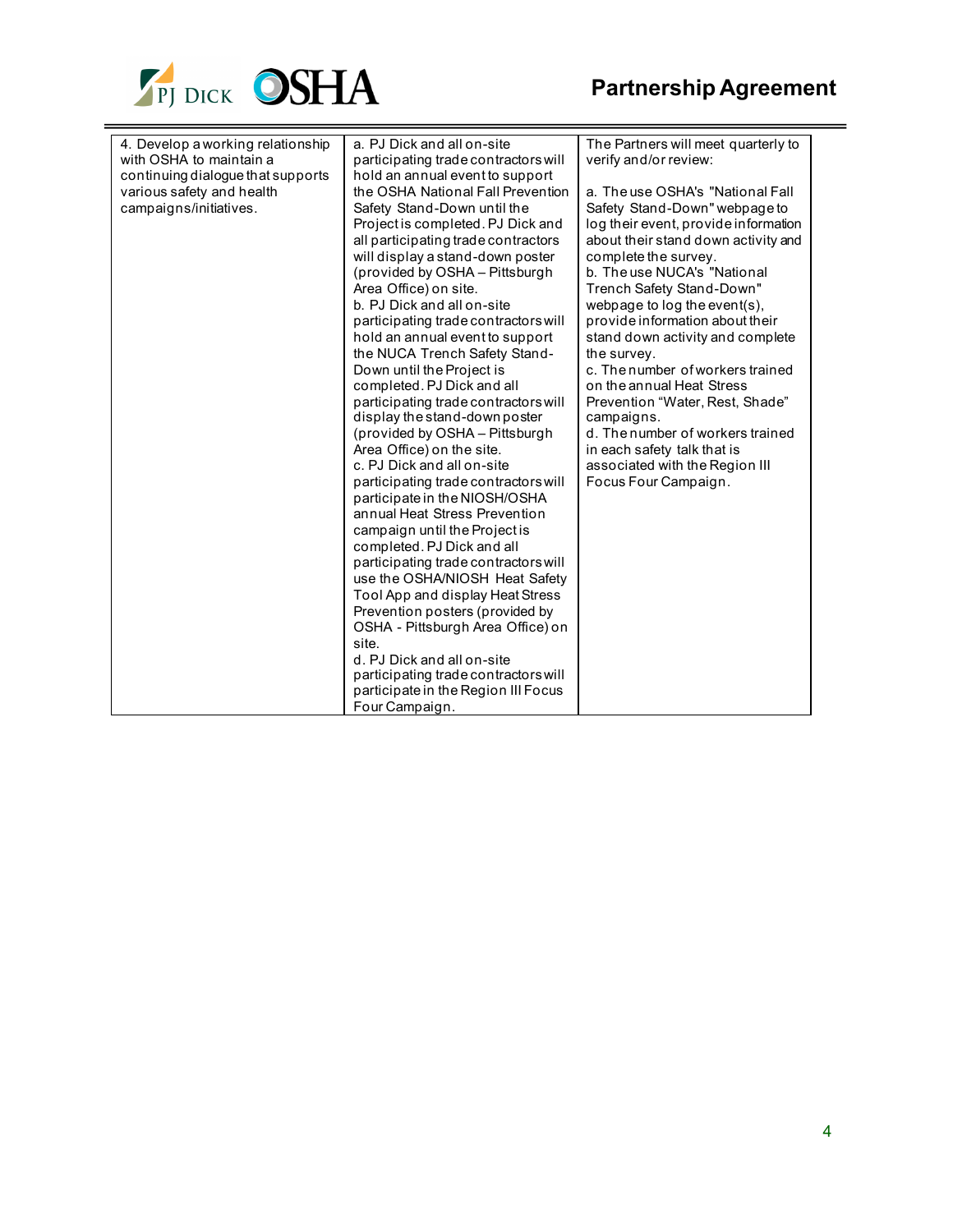

# **V. Partnership Management and Operation**

PJ Dick in association with U.S. Department of Labor/Occupational Safety and Health Administration – Pittsburgh Area Office will form a committee to monitor the implementation of this Partnership. It will consist of a representative from each of the Partners. The Compliance Assistance Specialist (CAS) will serve as OSHA's primary contact. The Committee will review trade contractor compliance and involvement in the Partnership, analyze job site audits, make Partnership improvements, and evaluate Partnership modifications, achievements, and success.

### *Partnership Roles and Responsibilities*

## *OSHA agrees to:*

- 1. Evaluate PJ Dick's Project Safety Plan (Attachment 1) prior to and during the OSHA enforcement verification inspections using Appendix C (or equivalent) and to determine whether effective safety and health management systems are in place.
- 2. Designate an OSHA CAS to serve as a resource and liaison person for the Partnership.
- 3. Meet with PJ Dick quarterly to review project safety performance. Safety performance will be evaluated through review of trade contractors' OSHA 300 logs for the Project and related accident reports.
- 4. Provide timely response to requests for information and clarification of OSHA standards, as resources permit.
- 5. Provide information on OSHA training resources available.

## *PJ Dick agrees to:*

- 1. Provide a designated Site Safety Manager to serve as a safety resource and liaison person for the Partnership and to assist trade contractors with safety issues/concerns.
- 2. Provide notice to all trade contractors that the Project is subject to this Partnership and include the Partnership Fact Sheet (Appendix A) in the Project New Worker Safety Orientation.
- 3. Develop and implement the Project Safety Plan (Attachment 1).
- 4. Evaluate trade contractors' Safety and Health Management Systems (SHMS) utilizing PJ Dick's Safety Evaluation (Attachment 2).
- 5. Notify the OSHA Pittsburgh Area Office of trade contractors that have completed PJ Dick's Safety Evaluation and have pledged both support and cooperation to the Partnership (Appendix B).
- 6. Offer trade contractors safety and health information (i.e., toolbox safety meetings) especially on the focused four construction hazards (which are Falls; Caught-In or Between; Struck-By and Electrocutions).
- 7. Maintain Project safety performance report. Require all active trade contractors to submit an updated OSHA 300 Log for the Project.
- 8. Meet with OSHA quarterly to review the safety performance of PJ Dick and trade contractors and provide feedback on noted incident trends or patterns.
- 9. Coordinate safety related matters that pertain to site general conditions such as hazard communications, emergency response, installation and maintenance of building perimeter guardrail systems and housekeeping.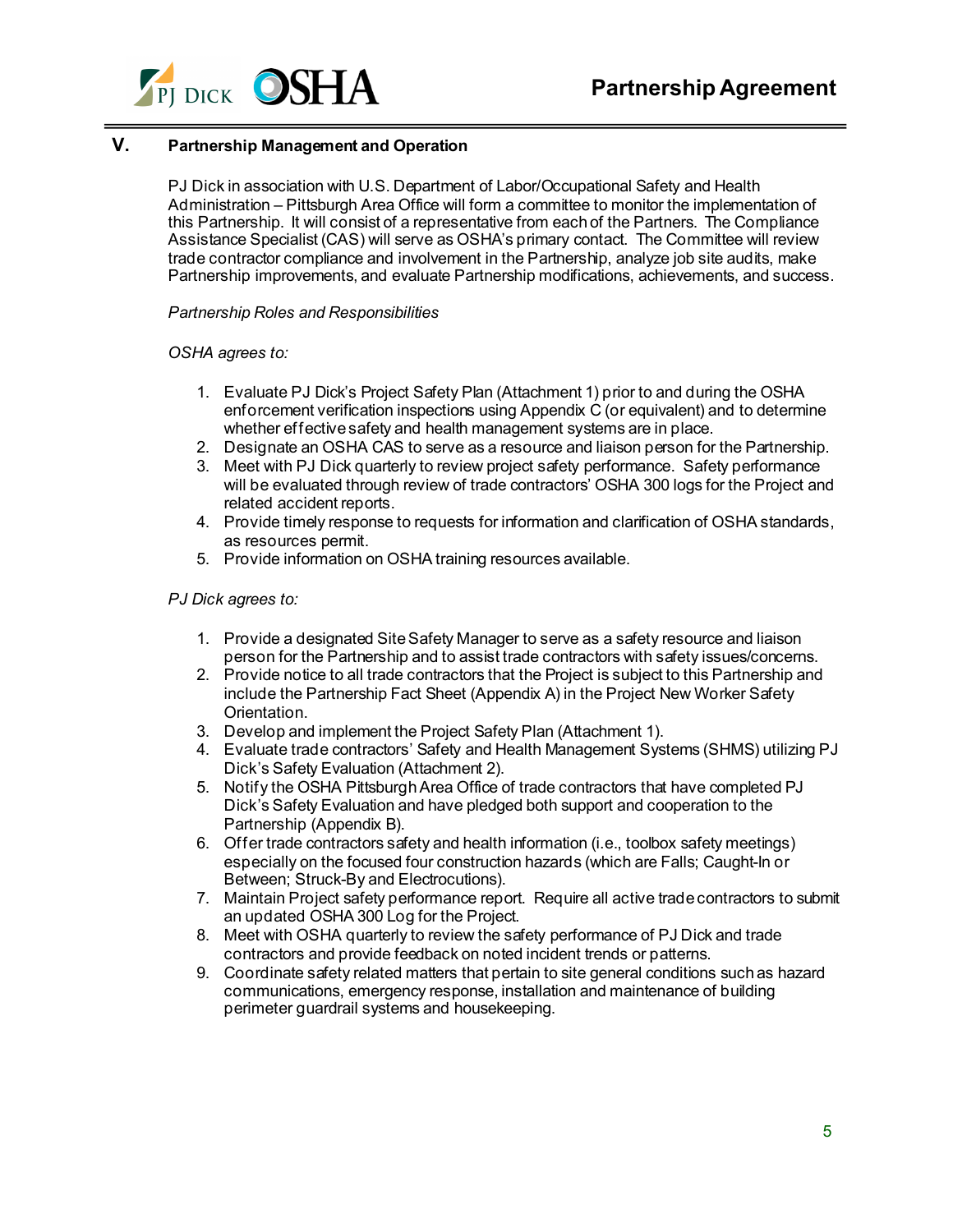

# **VI. On-Site Enforcement Verification Inspections**

In order to assist in measuring the success of this Partnership, an initial enforcement verification inspection will be conducted after the signing of this Partnership, and annually thereafter. The enforcement verifications may be conducted as a focused inspection if the site meets the criteria outlined in OSHA's current enforcement guidelines. In addition to traditional enforcement issues, the inspection will assess the Partner's and participating trade contractors' progress in meeting the requirements of the Partnership.

# **VII. OSHA Inspections**

This Partnership provides for the timely response to each allegation of a safety or health hazard brought to each trade contractor's attention by any person. Upon a finding that an allegation is valid, the responsible trade contractor shall promptly abate the hazard.

OSHA agrees that a copy of each non-formal complaint not resulting in an inspection, related to the Project and filed with OSHA will be forwarded to the Project office. In accordance with applicable law, the identity of a complainant requesting confidentiality will not be revealed. PJ Dick agrees to investigate these complaints regardless of the contractor involved and provide OSHA with a written response within five working days of receiving the non-formal complaint/referral.

OSHA personnel will continue to conduct investigations and inspections in any event or circumstance that may warrant the opening of an OSHA inspection, pursuant to the policy set forth in Field Operations Manual (FOM). These may include but are not limited to formal complaints, referrals, fatalities, catastrophes, or other accidents or significant events. OSHA will also investigate trade contractors whose employees are exposed to or are creating plain view hazards at the Project. OSHA reserves the right to issue citations and penalties for violations including but not limited to regulatory violations for which mandatory penalties are established.

# **VIII. Incentives**

OSHA's FOM details opportunities available during citation/case settlement for all employers who undergo onsite enforcement inspections. These opportunities are also available for participating trade contractors.

## **IX. Worker and Employer Rights – Employee Involvement**

This Partnership does not preclude employees and/or employers from exercising any right provided under the OSH Act (or, for federal employees, 29 CFR 1960), nor does it abrogate any responsibility to comply with rules and regulations adopted pursuant to the OSH Act. This Partnership recognizes employees bring valuable skills and perspective to the implementation of an effective site safety and health system. Employees on site will be encouraged and given opportunities to be involved in the site safety and health system. Employee involvement will include, but is not limited to, participation in self-audits, site inspections, job hazard analysis, safety and health management system reviews, safety training and accident/near miss reporting. Employee involvement will be included in the Safety and Health Management System Evaluation (Appendix C).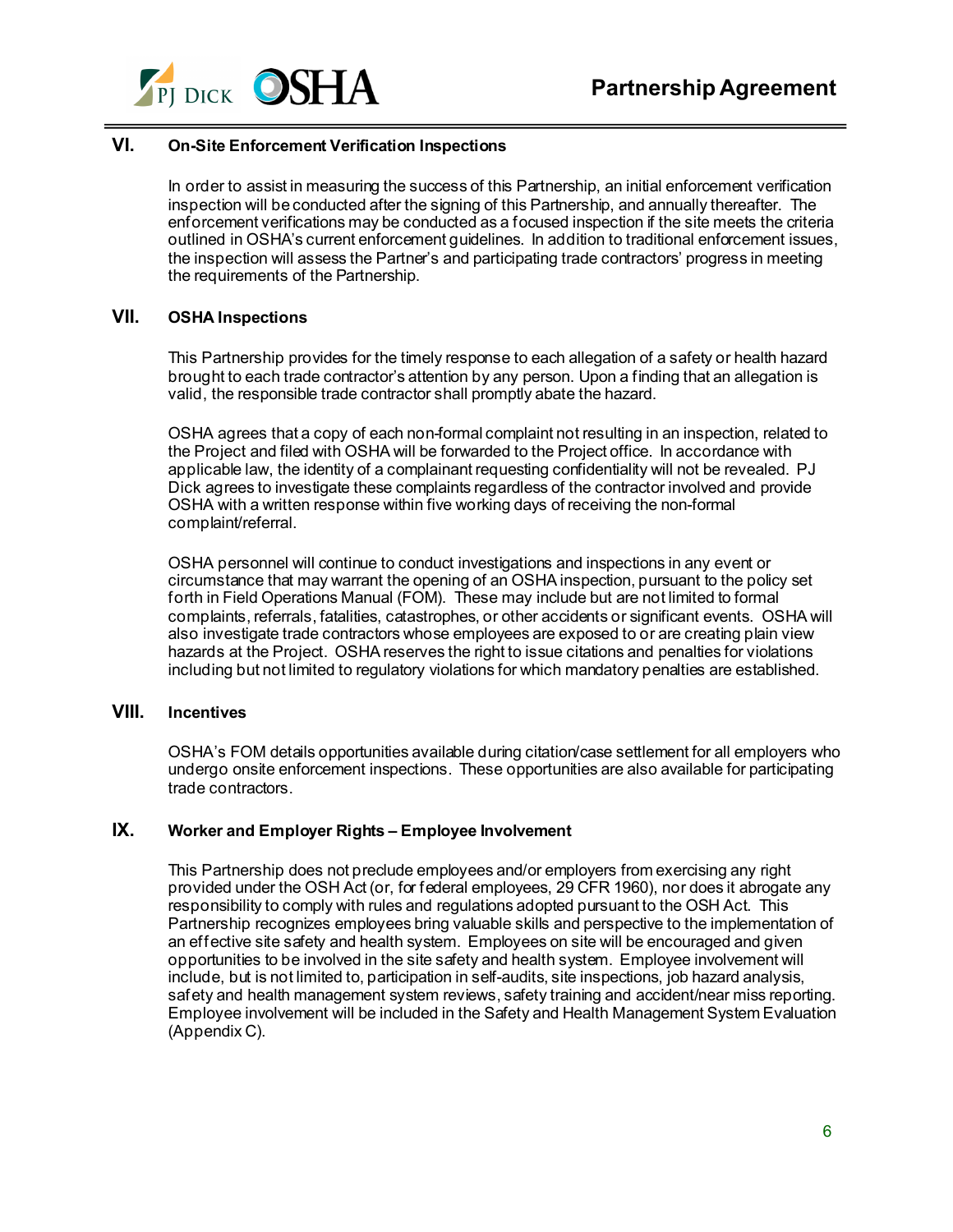

# **X. Safety and Health Management Systems**

OSHA and PJ Dick support the implementation of SHMS, including the four main elements of management commitment/employee involvement, hazard identification, hazard correction/control and employee training. PJ Dick commits to implementing a SHMS at this Partnership site as detailed in Appendix C.

### **XI. Annual Evaluation**

Partners will jointly prepare and annual evaluation of the Partnership using Appendix D. The evaluation will review the success of the Partnership, lessons learned, and changes that will be made to meet the goals of the Partnership. Annual evaluations will be submitted by the Partners to OSHA's Philadelphia Regional Office no later than 45 days after the signing anniversary date each year.

# **XII. Termination**

This Partnership will terminate three years from the date of the signing or upon completion of the Project. If either Partner wishes to withdraw its participation prior to the established termination date, the agreement will terminate upon receiving a written notice of the intent to withdraw from either signatory.

### **XIII. Paperwork Reduction Act**

OSHA Strategic Partnerships are part of OSHA's available voluntary cooperative programs. As per the Paperwork Reduction Act of 1995 (PRA OMB CONTROL NO. 1218-0244, expires July 31, 2022), the public reporting burden for this Partnership's collection of information is estimated at 11 hours per participant, per year. If you have any comments regarding this collection of information, including suggestions for reducing the burden or revising the burden estimate, please direct them to:

> Occupational Safety and Health Administration Attention: Director, Office of Partnerships and Recognition Directorate of Cooperative and State Programs 200 Constitution Avenue, NW – Room N3700 Washington, DC 20210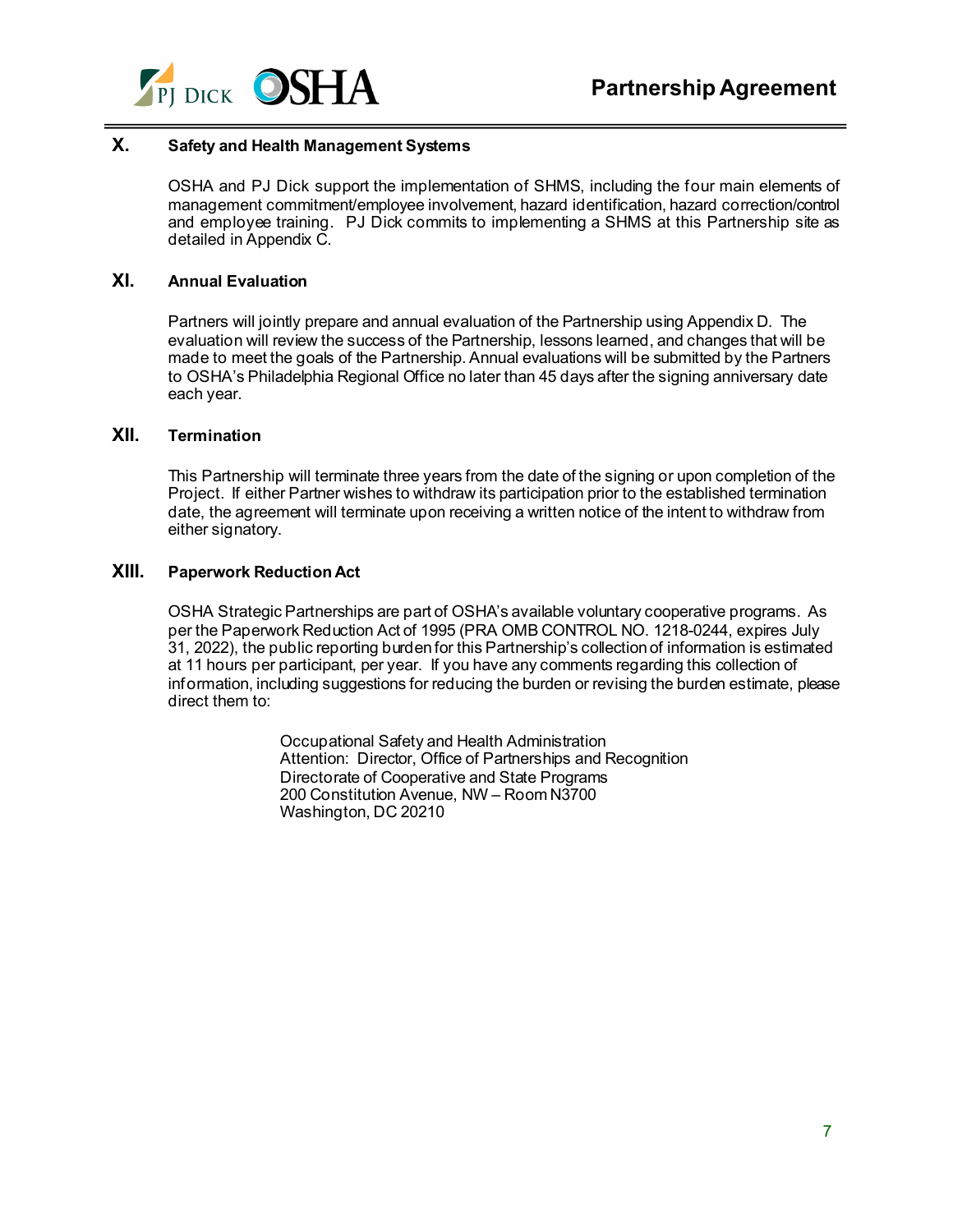

# **XIV. Signatures**

**United States Department of Labor Occupational Safety & Health Administration**

**Based on a mutual interest to protect construction workers, the below parties agree to the terms of the Partnership for the construction of the FNB Financial Center Project.** 

**Signed day of 3021**, 2021

**Partners:** 

**Christopher Robinson Area Director Pittsburgh Area Office** 

**Jake D. Ploeger Community B. O'Brien Co-Chief Executive Officer Co-Chief Executive Officer PJ Dick Incorporated PJ Dick Incorporated**

**In Support of:**

 **Thomas Melcher Business Manager Pittsburgh Regional Building Trades Council**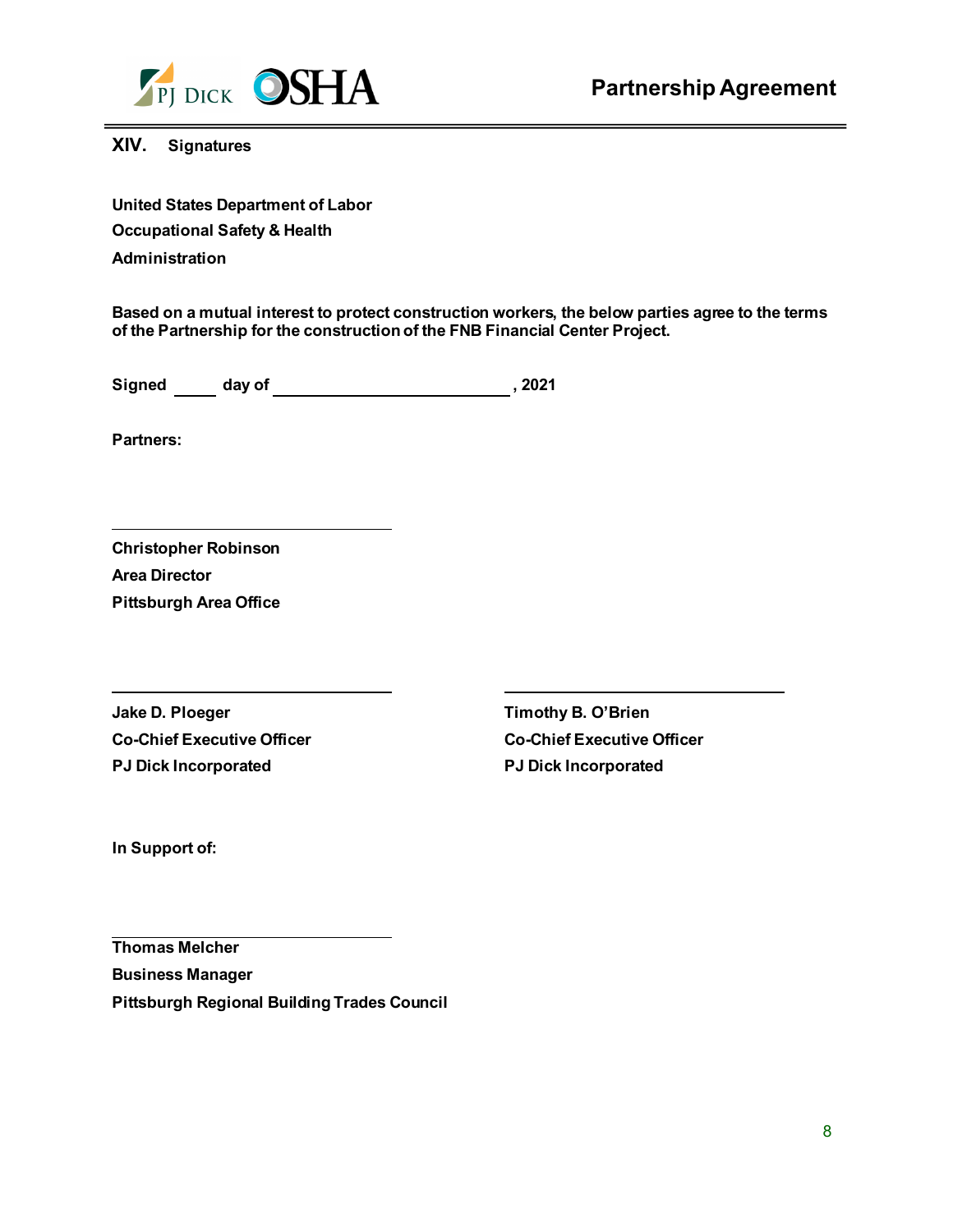

## **PARTNERSHIP FACT SHEET – APPENDIX A**

Pittsburgh Area Office, of the Occupational Safety and Health Administration (hereafter referred to as "OSHA") and PJ Dick Incorporated (hereafter referred to as "PJ Dick"), have agreed to implement an OSHA Strategic Partnership (hereafter referred to as the "Partnership") during construction of the FNB Financial Center (hereafter referred to as the "Project").

The overarching goal of this Partnership is to encourage joint co-operation between OSHA, PJ Dick, and trade contractors to foster a safe work environment for all Project employees as described in this Partnership.

The Partnership between PJ Dick and OSHA calls for the Project to be managed consistent with OSHA's Recommended Practices Safety and Health Programs in Construction or its equivalent.

OSHA will provide timely responses to requests for information, requests for clarification of OSHA standards and other assistance as resources and/or OSHA Policy allow. To show their commitment to the Partnership, participating trade contractors will voluntarily sign a pledge (Appendix B).

This Partnership will not relieve any trade contractors from or lessen their safety responsibilities nor change any contractual obligations between PJ Dick, Project Owner/Developer, or trade contractor, nor does it lessen any/all affirmative defenses, legal rights or due process afforded with respect to OSHA enforcement action.

This Partnership will not in any way affect employees' ability to exercise rights under the OSH Act and OSHA regulations.

This Partnership is consistent with OSHA's long-range effort to develop a contractor/government partnership approach to safety management. It allows for better use of OSHA resources and for innovation in safety management, and it encourages more participation in the safety process by each stakeholder.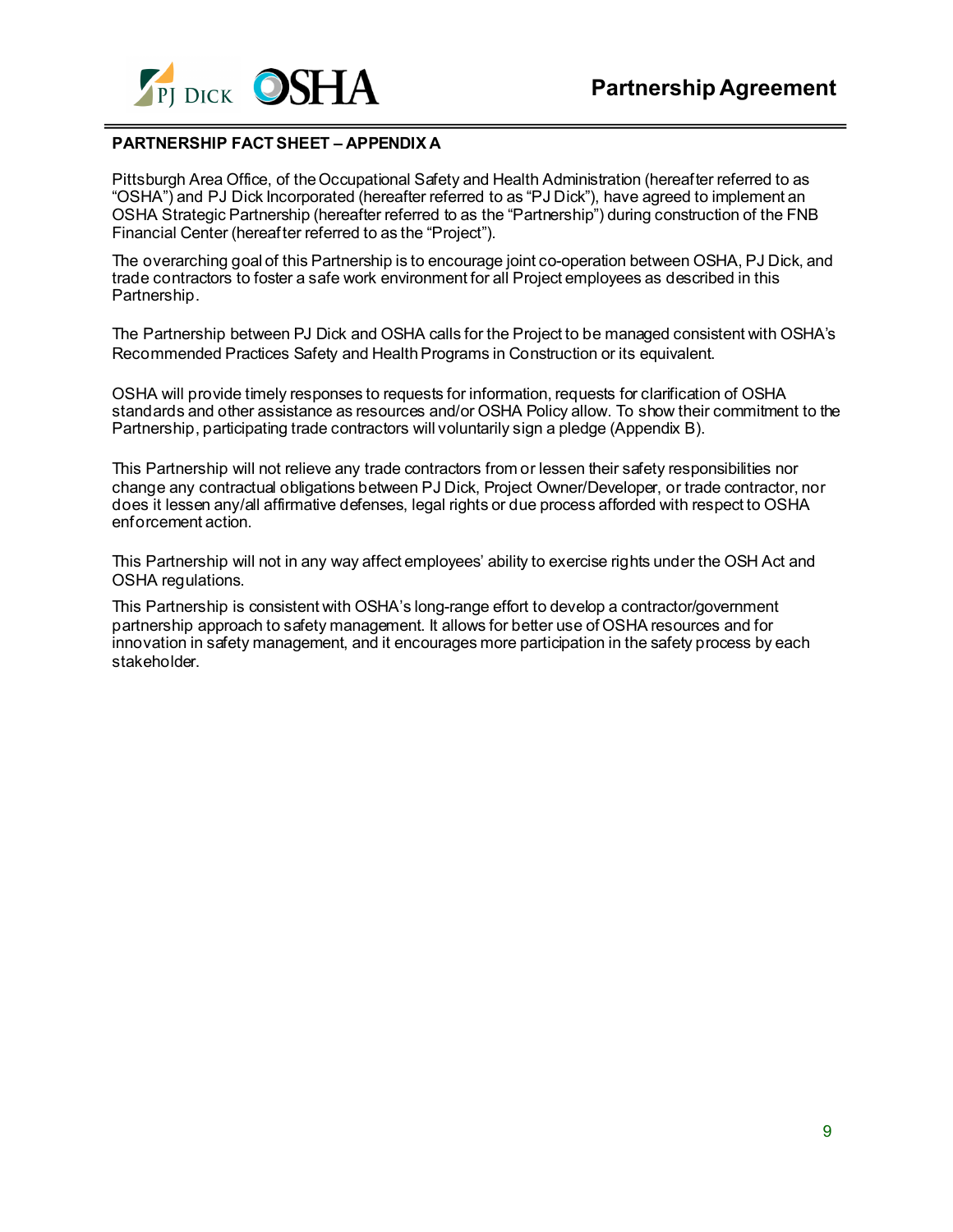

### **PLEDGE – APPENDIX B**

The Pittsburgh Area Office, of the Occupational Safety and Health Administration (hereafter referred to as "OSHA") and PJ Dick Incorporated (hereafter referred to as "PJ Dick"), have agreed to implement an OSHA Strategic Partnership (hereafter referred to as the "Partnership") during construction of the FNB Financial Center (hereafter referred to as the "Project").

The goal of this Partnership is to encourage joint co-operation between OSHA, PJ Dick, and trade contractors to foster a safe work environment for all Project employees as described in this Partnership.

The Partnership between PJ Dick and OSHA calls for the project to be managed consistent with OSHA's Recommended Practices Safety and Health Programs in Construction or its equivalent.

Under the Partnership, OSHA will provide timely responses to requests for information, requests for clarification of OSHA standards and other assistance as resources and/or OSHA Policy allow. To show their commitment to the Partnership, contractors will voluntarily sign this pledge.

This Partnership will not relieve any trade contractors from or lessen their safety responsibilities nor change any contractual obligations between PJ Dick, Project Owner/Developer, or trade contractor, nor does it lessen any/all affirmative defenses, legal rights or due process afforded with respect to OSHA enforcement action.

This Partnership will not in any way affect employees' ability to exercise rights under the OSH Act and OSHA regulations.

This Partnership is consistent with OSHA's long-range effort to develop a contractor/government partnership approach to safety management. It allows for better use of OSHA resources and for innovation in safety management, and it encourages more participation in the safety process by each stakeholder.

**Based on mutual interest to protect construction workers, the below party pledges both support and cooperation to the OSHA / PJ Dick Partnership by following the PJ Dick Project Safety Plan.** 

Authorized Representative (print / type)

**Signature** 

Title (print / type)

Company / Organization (print / type)